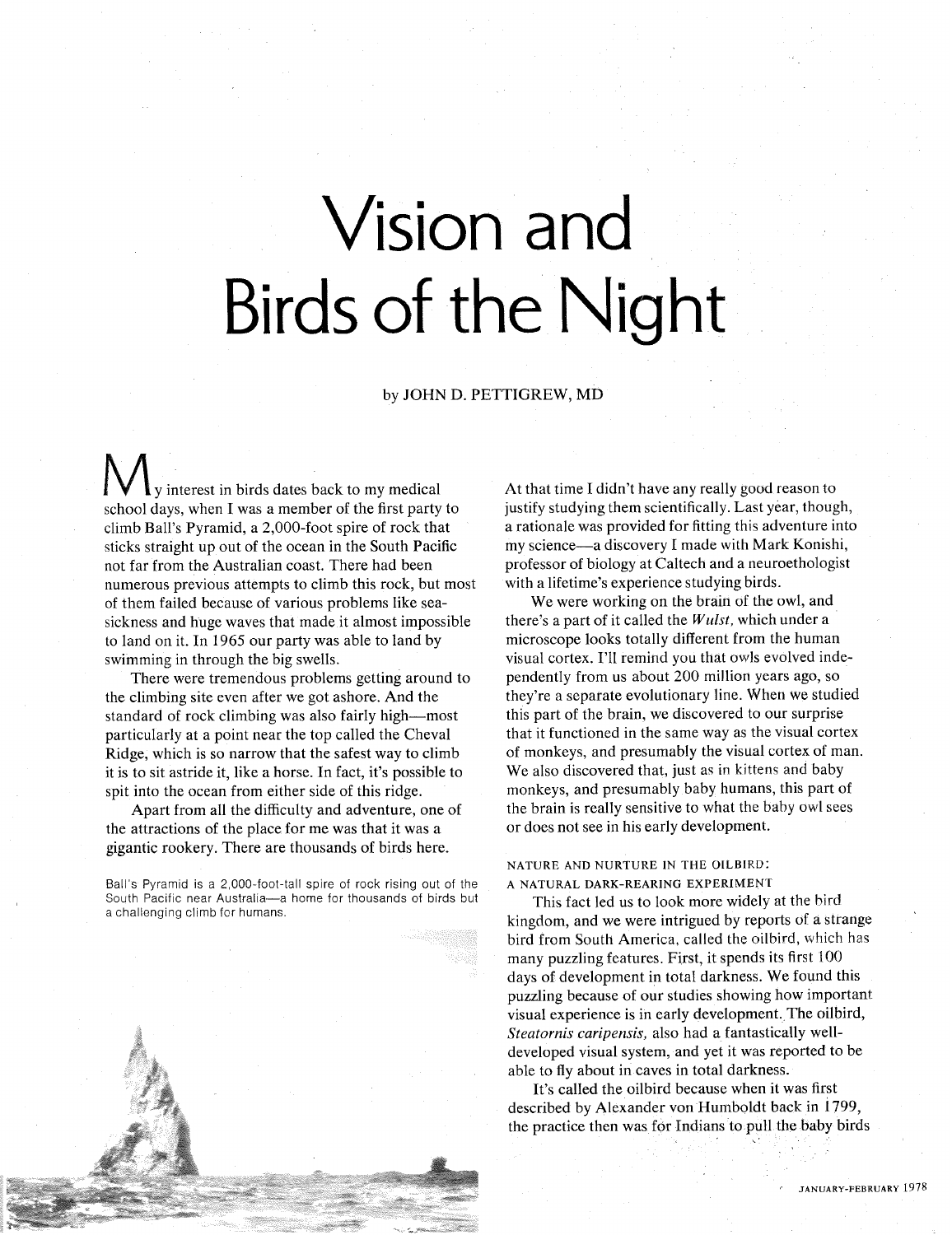A Caltech biologist speculates that there is a relation between the kind of eyes found in a couple of exotic birds and the fact that they live nocturnal lives



The rocky shore of Ball's Pyramid is no more hospitable close up than from a distance, but on his second trip in 1969 Pettigrew and his friends managed to get a canoe through the heavy swell.

out of their nests and roosting places high in the caves and boil them down for oil. The babies actually weigh more than the adults because they're fed with palm nuts, which are very oily. In South America the natives call it *guácharo*, which refers to the raucous cry of the bird. It's about the size of a crow, and it uses echolocation like a bat. It emits a sharp clicking cry and listens to the echo being returned from obstacles in its path. Unlike the bat's cry, this one is audible to the human ear.

There were so many puzzles about this bird that we decided the only way to solve them was to go down there ourselves and sort them out. And for three weeks at Christmas of 1976 we went there, funded by the National Geographic Society. Oilbirds are found all the way from Trinidad to Venezuela, in northern Colombia, perhaps in Panama, Ecuador, and northern Peru. We studied the bird in the Tolima Province in Colombia, about 200 kilometers from Bogota.

My first introduction to the village where we hired some guides to take us to the cave was to arrive there with two flat tires—the car being jacked up beside the road about six miles back. At the local service station, Miguel Soler was very rapidly able to fix the tires with his vulcanizer kit, and he then joined our party. He's a very strong man who knows a lot about the cave. Our other guides included Marcos Meneces, a farmer with a wonderful knowledge of the local wildlife. In the dead of night he can tell you what just about every sound is. You'll hear a weird gurgle, and he'll say *chorola,* which is the local word for a tinamou. You'll hear another call, and he'll say *buhio,* which is the local name for a nightjar, and so on. He also has a fantastic knowledge of all the plants and all the animals in the area. In addition, we were helped a great deal in getting up to the cave by *Mrdiamundo* (which means "half a world"), a one-eyed horse. In return for the help he gave us in getting up the hill, we had to help him a little on the switchbacks. He could make the lefthand turns very well because his left eye could see, but on the right-hand turns you had to tug a little on the reins so he wouldn't go galloping off into the jungle.

Mark and I were very appreciative of *Mediamundo's*  help because both of us suffered from a nasty lung complaint. We inhaled some insects in the cave, and both of us came down with acute breathlessness and chest pain. So we had a little trouble getting up the hill.

One member of our party, Nobua Suga, an expert on echolocation from Washington University in St. Louis, got very excited as we approached the cave. He had spent his life studying echolocation in bats, whose echolocating cries are largely inaudible to the human ear. It was therefore quite a thrill for him to experience directly the readily audible clicks of the oilbird. To get access to the cave and actually watch the

Oilbirds are beautifully marked brown and gray birds about the size of a crow. Their feet are so weak that they always "perch" on their breasts as this one is doing.

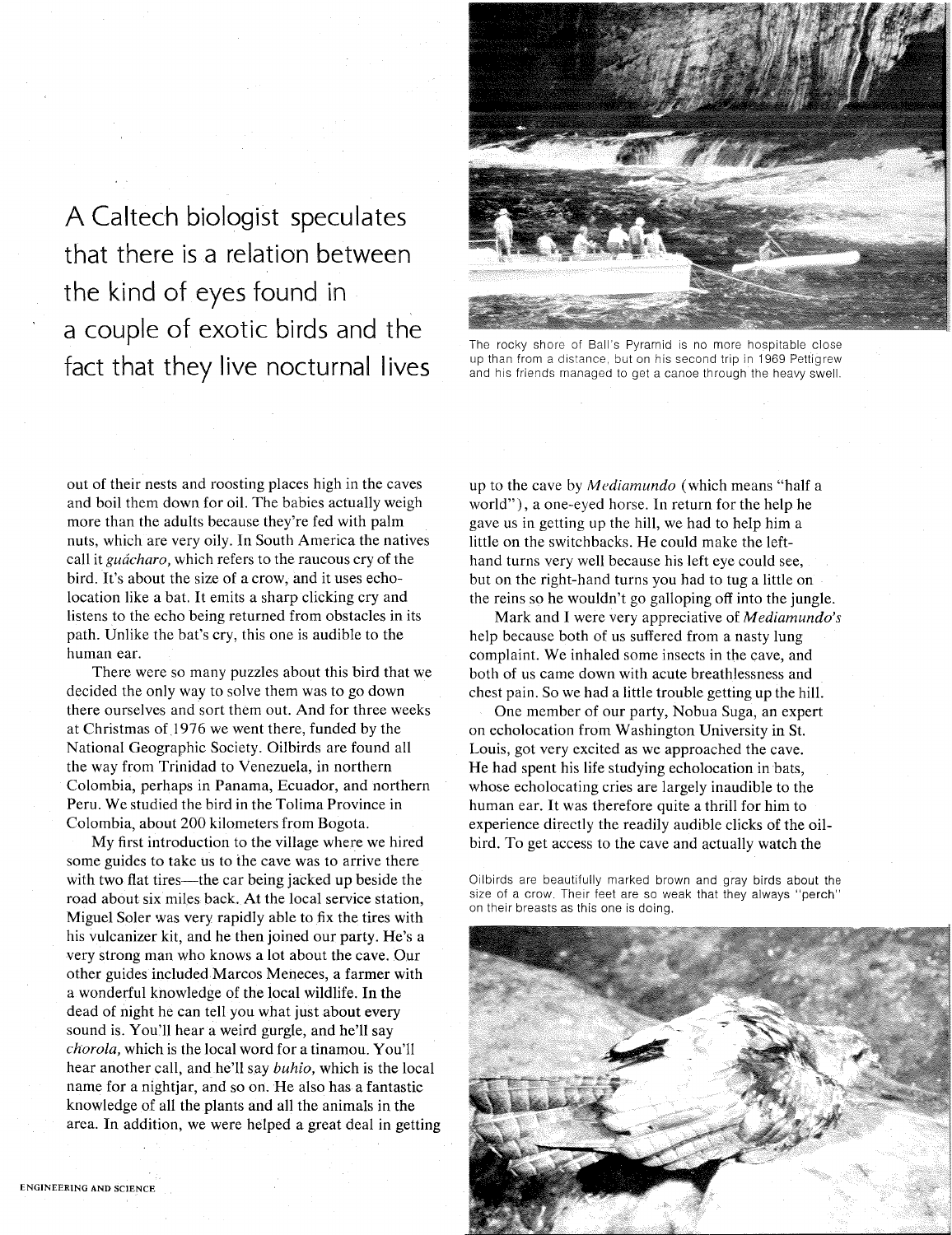

Looking fierce as a predator, the oilbird actually lives solely on fruit. The cat-like whiskers probably help guide the parent birds in feeding their young in the cave's darkness.

birds we had to swim down into total darkness-and you wouldn't want to swim too far because the stream ends in a big waterfall. The cave is full of birds, all circling around, and it was one of the most exciting experiences of my life to hear these birds effortlessly hovering overhead and clicking away.

But let me tell you a little about how these birds live. What do they feed on? The answer to that was fairly easy to determine because the seeds of the fruit they eat are littered underneath the nests in the cave, and many of these seeds germinate in total darkness. In 1799 when von Humboldt visited the cave in Venezuela, he was unable to persuade the natives to venture very far into the cave. They were frightened by the sounds of the oilbirds and the darkness, and by the ghostly white plants stretching up. For us, the plants offered a very convenient way of identifying just what the oilbirds eat, because I was able to talk the less superstitious natives of 1976 into collecting samples of the seeds. I took them outside, where we washed them in the creek, and then I could identify what the seeds were and match them with seeds from many of the local plants. It turned out that out of the 1,300-odd seeds I counted, 1,257 were of the variety that the locals call

Inside the total darkness of the cave the oilbird has a rather slow, hovering, vertical flight pattern, and each bird constantly emits clicking noises to help orient itself.



chonta-a type of palm nut. They are distinctly unpalatable, and I don't know how the oilbirds stand them. Some of the fruit they eat is more palatable. For instance, a *mamonsillo*, a delicious fruit that is sold by the local children on the streets, is also eaten by the oilbirds, and we fed this fruit to the birds we kept for a few days.

What about the chicks? I went down to Colombia to find out something about baby chicks, and unfortunately, because of bureaucratic problems and delays, I wasn't able to make as many studies as I would have liked. They live in nests made of mashed-up palm-nut debris, which is added to every year until some of the nests get four to five feet tall.

These baby birds spend their first 100 days in the nest, which is a very long period of development for any bird. How do they manage without getting any visual experience? I don't have all the answers, but I have a few suggestions, one of which comes from studying the pattern of flight of these birds.

#### **TWO MODES OF FLIGHT**

When they're in the cave in total darkness, the oilbirds constantly emit clicks and listen for echoes so they can judge the distance and location of obstacles. In this situation they have a vertical, hovering flight. This mode of flight is rather slow, but even so it's impossible to catch them in a net-presumably because they feel the net with their wings and also with their whiskers. (They have very large whiskers, bigger than a cat's.) They are flying so slowly and they are so maneuverable that it's possible for them to feel the net and retreat.

In contrast, if there is the least bit of light, they stop clicking immediately, and they fly in a regular bird fashion, with the body horizontal. At the mouth of the cave, when there's a little bit of starlight, the clicking stops and the bird flies in a fast, soaring fashion, very adroitly dodging foliage and trees that were extremely difficult for me to see in the dim light.

After sitting at the mouth of the cave for some time, I noticed that some birds weren't as good as others at navigating in the dark. Their clicks varied much more in frequency, and occasionally I could hear them brushing against the walls of the cave. The other thing I noticed was that they came down to the entrance in very large groups. Often 10 to 20 birds would circle around in and out of the cave, and sometimes one of them would make a sortie out, but then the whole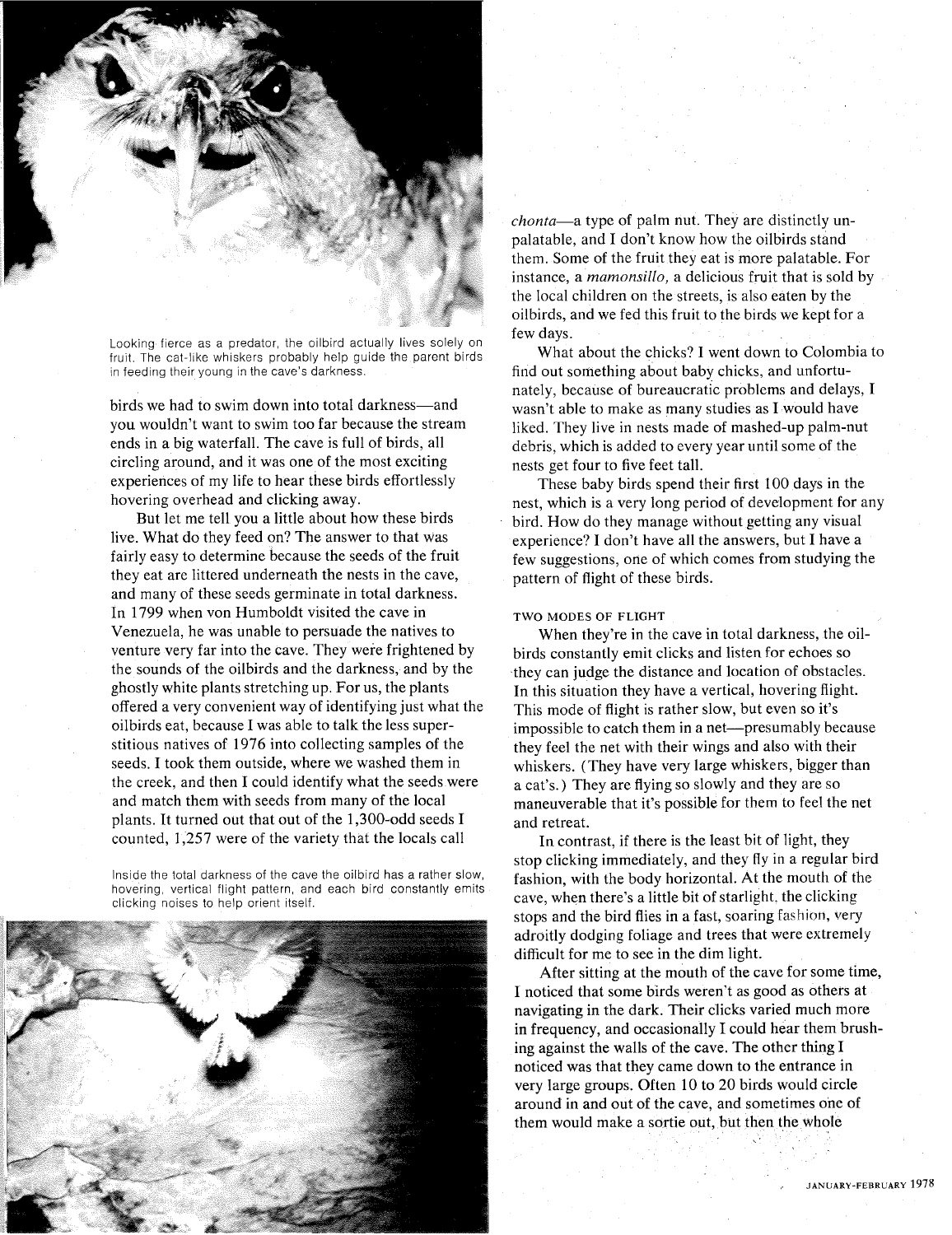group would go back into the depths of the cave.

I speculate, although I don't have much evidence to support it, that one of the reasons they have such a long period of development is that these birds do a lot of learning. They may be acquiring this very difficult skill of building up a model of the world purely on this information from the echoes they get coming back. The large groups of birds that fly out to the mouth of the cave may be social groups where the young are being tutored in managing this very difficult task.

The second question is how they manage to see in such dim light. I was puzzled by the fact that a bird that can navigate in total darkness using echolocation should have such a good visual system—which it does. The eye is large; the aperture is very large compared to that of other birds. It's comparable to an owl's, so the oilbird's visual system is very well adapted to low levels of illumination, and this probably explains why it doesn't use the clicking means of navigation once it has a little light.

Another feature we found is that the ear recovers very quickly from a loud sound. In less than a millisecond and a half, the ear returns to its former sensitivity. This is an amazingly short recovery cycle, and presumably it would enable the bird to hear the faint echo come back very soon after it emitted a loud cry.

After the expedition was over, I was wandering around the Museo de Oro in Bogota where I saw some beautiful gold effigies of birds dating from the days of the conquistadores and before. Because these effigies have hooked beaks, weak and ineffectual feet, large wings, and long tail feathers, they are obvjously likenesses of oilbirds. The figurines have spiral ear plugs just like those worn as a sign of nobility or deity among the ancient Indians. In fact, because the Inca nobility wore such large spiral ear plugs, the Spanish nicknamed them *orejones* (the Spanish word for the outer ear) to refer to their elongated ear lobes. There is also a legend about the origin of the Incas that involves a bird and these strange ear plugs.

In the light of that I was intrigued to find some artifacts in which the Indian artist chose to emphasize that feature of the oilbird that accounts for its astonishing ability to navigate in total darkness—the ears. I wonder whether our discovery that this bird has very special auditory abilities is not new at all. Perhaps some very astute Indian naturalist thousands of years ago, by observation, came to the conclusion that this bird has very sensitive hearing and perhaps even came



At the entrance to the cave where the oilbirds live, one specimen, stimulated by light, begins to fly horizontally-and silently-in the fashion ot most other birds.

to the conclusion that it was using echolocation to navigate in the dark. If that's so, it might explain some of the legends that are based on birds, and this custom of emphasizing the ear lobes.

#### **WHY HAVE FRONTALLY PLACED EYES?**

There's a final puzzle about the oilbird: It has very frontally directed eyes. Most of us associate frontal vision—both eyes looking straight ahead—with an animal that hunts for its living, and this bird lives solely on fruit. It's rather hard to look at it and imagine that such a fierce character is a vegetarian, but what I've seen of it, plus some observations I've made on hawks and falcons, has led me to puzzle about this frontal-eye syndrome. The fact is that this bird has frontal vision but is not a predator, and many predators have very good binocular vision—that is, they can see very well in front of them-but they don't have their eyes pointed straight ahead. Swallows are also like this.

So let me speculate for a minute about this puzzling arangement. My theory is that the frontal arrangement of the eyes is related to the fact that birds with such an arrangement evolved to live in the nocturnal niche. It's related to the fact that the bird is adapted for night-

A golden effigy of a bird from the Museo de Oro in Bogota is almost certainly an image of an oilbird, complete with lncan spiral ear plugs indicating its auditory abilities.

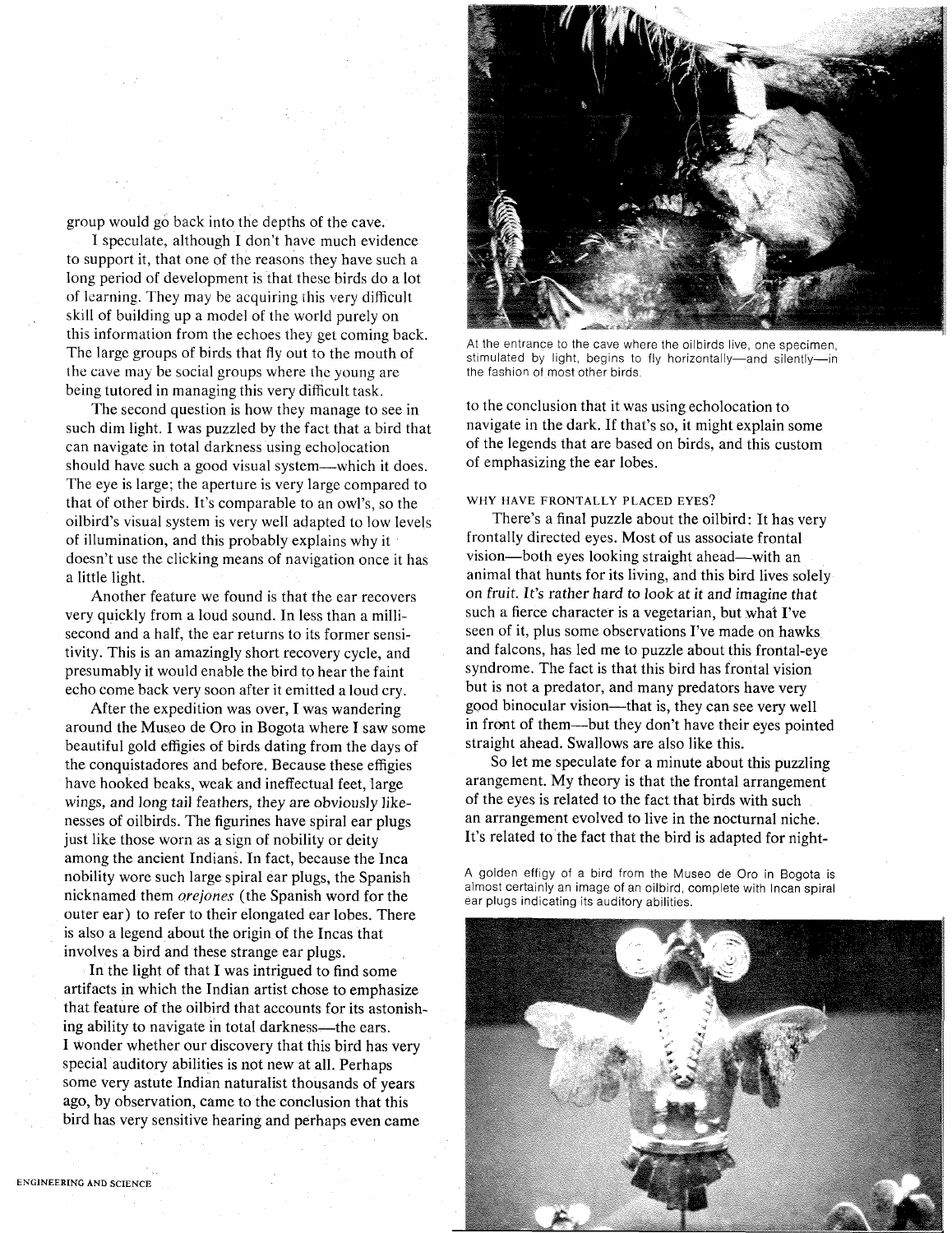## Vision and Birds of the Night

time viewing. It has a region of its retina called the fovea, and that is the part of the eye directed toward objects of interest. Now the swallow, falcons, kingfishers, and hummingbirds, for example, besides having a fovea that is directed straight ahead also have a fovea that points 45 degrees off to the side. In the same eye such birds have two fovea—one looking ahead for binocular vision and one looking off to the side for peripheral vision.

If it is possible to have simultaneous frontal and peripheral vision, why is it that the owls (not to mention ourselves) have both eyes rotated forward so that both point in the same direction and there's no peripheral vision? The answer, I think, is related to the fact that in contrast to all the birds who have simultaneously good binocular vision and peripheral vision and all of whom are diurnal (that is, they are active when there's plenty of light), the owl has a visual system that is adapted for working in very low light levels. The major adaptation is the enormous aperture of the optical system—the size of the opening in comparison to the focal length.

Though these swallow-talled seagulls have taken fllght over the sea, they are too unafraid of humans for it to be likely that they were startled by the approach of Pettigrew's field assstant, Dorothy Butler





A close-up portrait of Larus furcatus, the nocturnal swallowtailed seagull of the Galapagos Islands, shows its wide-aperture, frontally directed eyes-unlike those of most gulls.

Photographic buffs are familiar with the term "F number." Well, the owl has an F number of about one -a very fast lens. In fact, it's only recently that photographic manufacturers have been able to make a lens this fast. In contrast, the eye of the swallow has a much smaller aperture—a ratio of around two to three. One of the peculiarities of those large-aperture systems is that there are many aberrations. It's very difficult to build one of these systems that also has a wide angle because by the nature of the wide-aperture system, if rays enter away from the optical axis they tend to suffer a lot of aberrations. So if you have a largeaperture eye, adapted for working in low-level light, you may be forced to point that eye in the same direction from which you're getting the visual information. It may not be possible to look simultaneously in two directions with high accuracy. My prediction is that the frontalization of the eye that we saw in the oilhird and that is shared by the owl (and by us) is related to adaptation for the nocturnal niche.

#### **A NATURAL EXPERIMENT**

This is a nice theory, but how does one go about testing it? For what is known as a natural experiment, we should look for two closely related birds, one of which is nocturnal and the other a daytime bird. I talked to some ornithologists who told me that down in the Galapagos Islands there is a nocturnal seagull. Most seagulls, of course, are diurnal, and they have laterally placed eyes for peripheral vision. Without having seen this seagull in the Galapagos, I predicted that it would have more frontally placed eyes, Check-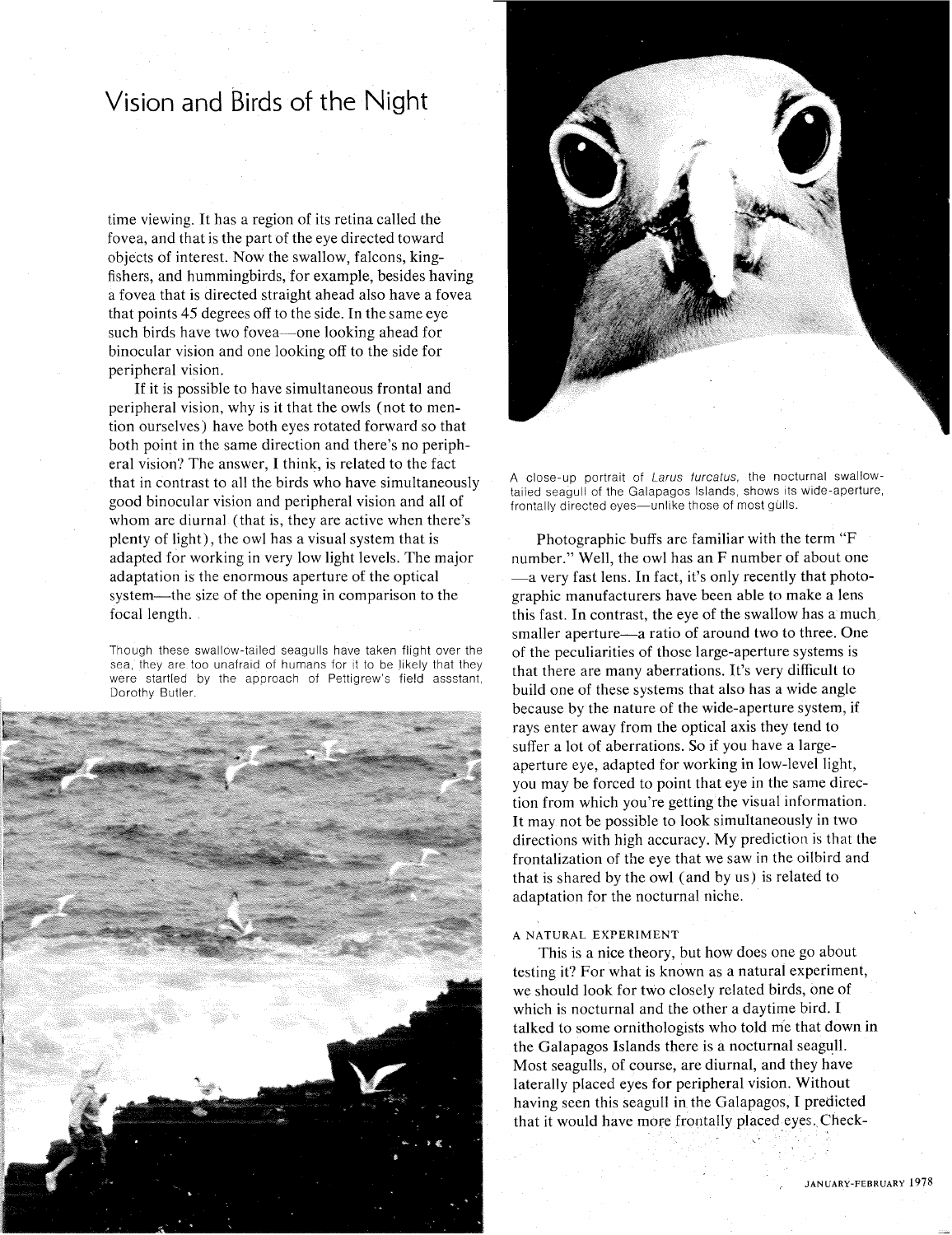

ing my prediction gave me an excuse to go off to the Galapagos Islands last summer. This nocturnal, swallow-tail gull is one of the very interesting adaptations that Darwin missed.

The Galapagos are on the equator about 600 miles from the coast of Ecuador. A plane goes there a few times a week from Guayaquil, and since there are about 60 islands in the archipelago, you have to choose which one you want to go to. I chose Genovesa, also called Tower, which is not a very good name because it's a very flat island. It's so flat that the fishermen who take you there refuse to start if there's any chance of arriving after dark. They're afraid they'll miss the thing and go heading off to Panama.

The Galapagos Islands are extremely inhospitable. Tower is rocky, harsh, and hot. I could only work in the early morning and the late evening. There are lots of fresh, sharp lava beds and lots of cactus. Despite its inhospitable nature, Tower is a paradise of wild life, and all the birds are very tame. It's literally possible to catch them by hand. To take photographs of their eyes, I just walked up to them, talking sweetly, and caught them. So even a rank amateur like myself can get quite passable pictures of these birds.

On Tower the bird I wanted to study is present in a colony of thousands. It's called *Larus furcatus*, which refers to its forked tail-a nocturnal, swallow-tailed gull. During the daytime these birds are in evidence all around the island. They hang around their nest sites, or congregate around the headland. They are rather beautiful birds-a little larger than the usual seagulls one sees around the California coast. When the nest site is approached, they give a characteristic alarm call and fly in a circle and come back and land on the nest. The reason they stay home all day is that they're protecting their nests from the real villain—the frigate bird.

The frigate bird has a wingspan of about 7 feet and weighs about a pound. It has the lightest wing loading of any bird; it's a master flier—and it's also a villain. I couldn't help getting a little paranoid about this bird because I arrived on the island a little bit seasick and a little sunstroked, and these birds, with their vicious hooked bills, filled the sky. They were soaring around all day, and their huge black shadows swept across the island, giving me visions of those nasty flying beasts in Tolkien's *Lord of the Rings*—the Nazgûls.

This sounds like a delusional vision, but it was confirmed when one of these birds, as I was watching it, grabbed hold of the little pink foot of a booby who was

A master flier, the frigate bird is also a master predator, who steals both food and baby birds from the gulls and boobys that nest in the Galapagos.

returning after a couple of days of hard work getting fish for its young. **As** the booby was flying in, this frigate bird gave a few tweaks on the booby's foot. It does this because it wants to hear what kind of a noise the booby makes. If the booby makes a loud noise of protest, it means it has an empty crop. If the noise of protest is rather more muffled, that's a sign that the crop is full, and then the frigate birds get to work on the fellow. Eventually, if he does have a full crop, he regurgitates it and crash-lands in the water. Then the frigate birds, completely effortlessly, drop down and before the food hits the water, they snap it up with their long bills.

I've painted an overly harsh picture of these frigate birds. It's true that they do go catch flying fish for themselves, and they're remarkable both for their visual ability and their aerodynamic ability. They have a visual system similar to that of the swallow, with the laterally placed diurnal eye. Certainly, when the sun goes down, this bird clears from the sky immediately and goes to roost. The reason I overly stressed the villainous piracy of the frigate birds is that it is the probable explanation for the evolutionary pressure that has driven the swallow-tailed gull to become a noc-

The nocturnal seagull is one of the inhabitants of the Galapagos Islands that Darwin missed. These two specimens keep a wary watch for the rapacious frigate bird.